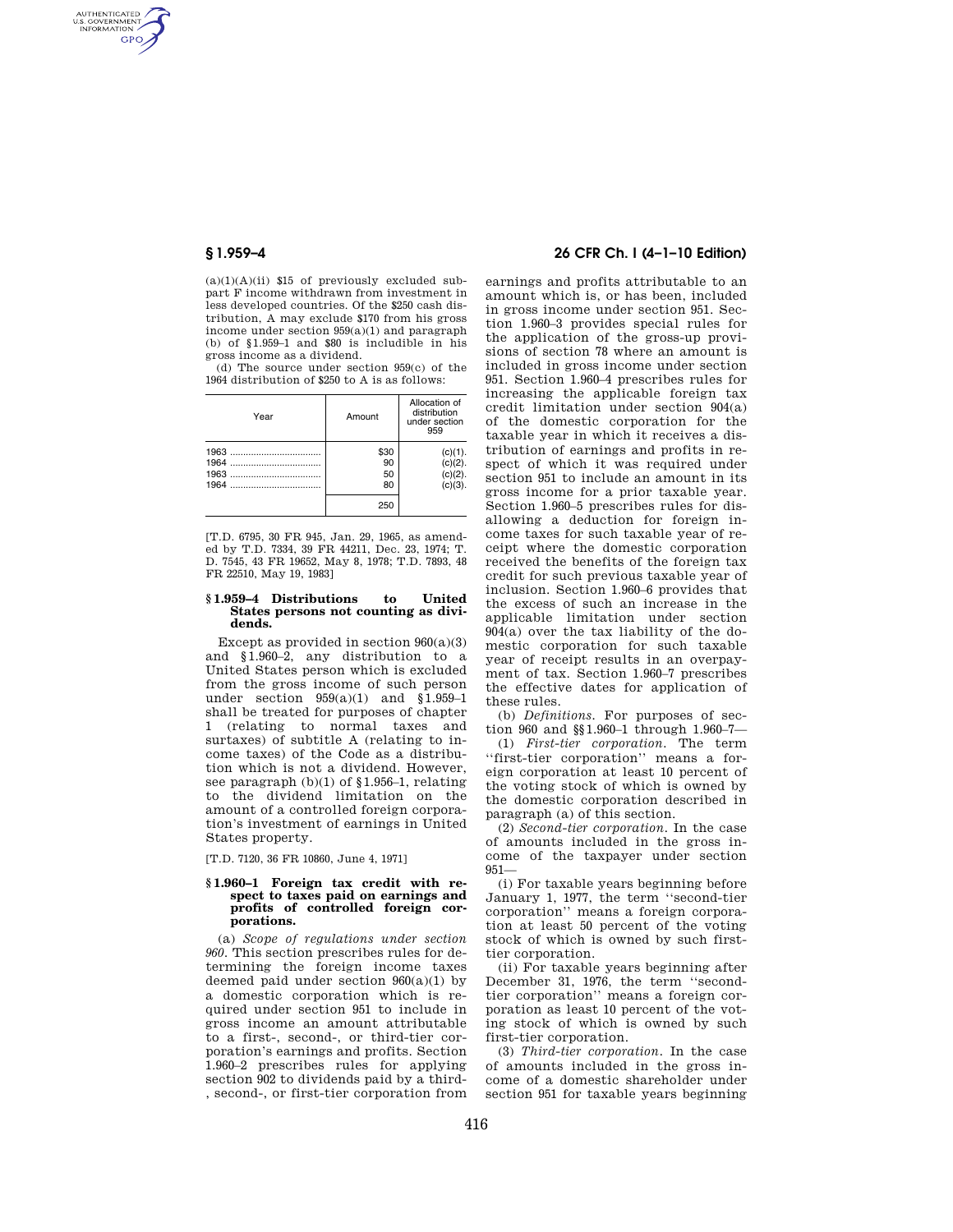after December 31, 1976, the term ''third-tier corporation'' means a foreign corporation at least 10 percent of the voting stock of which is owned by such second-tier corporation.

(4) *Immediately lower-tier corporation.*  In the case of a first-tier corporation the term ''immediately lower-tier corporation'' means a second-tier corporation. In the case of a second-tier corporation, the term ''immediately lower-tier corporation'' means a thirdtier corporation. In the case of a thirdtier corporation, the term ''immediately lower-tier corporation'' means a fourth-tier corporation.

(5) *Foreign income taxes.* The term ''foreign income taxes'' means income, war profits, and excess profits taxes, and taxes included in the term ''income, war profits, and excess profits<br>taxes'' by reason of section 903 imby reason of section 903, imposed by a foreign country or a possession of the United States.

(c) *Amount of foreign income taxes deemed paid by domestic corporation in respect of earnings and profits of foreign corporation attributable to amount included in income under section 951*—(1) *In general.* For purposes of section 901—

(i) If for the taxable year there is included in the gross income of a domestic corporation under section 951 an amount attributable to the earnings and profits of a first- or second-tier corporation for any taxable year, the domestic corporation shall be deemed to have paid the same proportion of the total foreign income taxes paid, accrued, or deemed (in accordance with paragraph (b) of §1.960–2) to be paid by such foreign corporation on or with respect to its earnings and profits for its taxable year as the amount (in the case of a first-tier corporation, determined without regard to section  $958(a)(2)$ ; in the case of a second-tier corporation, determined without regard to section  $958(a)(1)(A)$  and, to the extent that stock of such second-tier corporation is owned by the domestic corporation through a foreign corporation other than the first-tier corporation, determined without regard to section  $958(a)(2)$  so included in the gross income of the domestic corporation under section 951 with respect to such foreign corporation bears to the total earnings and profits of such foreign

corporation for its taxable year. This paragraph  $(c)(1)(i)$  shall not apply to amounts included in the gross income of the domestic corporation under section 951 with respect to the second-tier corporation unless the percentage-ofvoting-stock requirement of section  $902(b)(3)(A)$  is satisfied.

(ii) If for the taxable year there is included in the gross income of a domestic corporation under section 951 an amount attributable to the earnings and profits of a third-tier corporation for any taxable year, the domestic corporation shall be deemed to have paid the same proportion of the total foreign income taxes paid or accrued by such foreign corporation on or with respect to its earnings and profits for its taxable year as the amount (determined without regard to section  $958(a)(1)(A)$  and, to the extent that stock of such third-tier corporation is owned by the domestic corporation through a foreign corporation other than the second-tier corporation, determined without regard to section  $958(a)(2)$  so included in the gross income of the domestic corporation under section 951 with respect to such foreign corporation bears to the total earnings and profits of such foreign corporation. This paragraph  $(c)(1)(ii)$ shall not apply unless the percentageof-voting-stock requirement of section  $902(b)(3)(B)$  is satisfied.

(iii) In applying paragraph  $(c)(1)(i)$  or  $(c)(1)(ii)$  of this section to a first-, second-, or third-tier corporation which for the taxable year has income excluded under section 959(b), paragraph  $(c)(3)$  of this section shall apply for purposes of excluding certain earnings and profits of such foreign corporation and foreign income taxes, if any, attributable to such excluded income.

(iv) This paragraph (c)(1) applies whether or not the first-, second-, or third-tier corporation makes a distribution for the taxable year of its earnings and profits which are attributable to the amount included in the gross income of the domestic corporation under section 951.

(v) This paragraph (c)(1) does not apply to an increase in current earnings invested in United States property which, but for paragraph (e) of §1.963–3 (applied as if section 963 had not been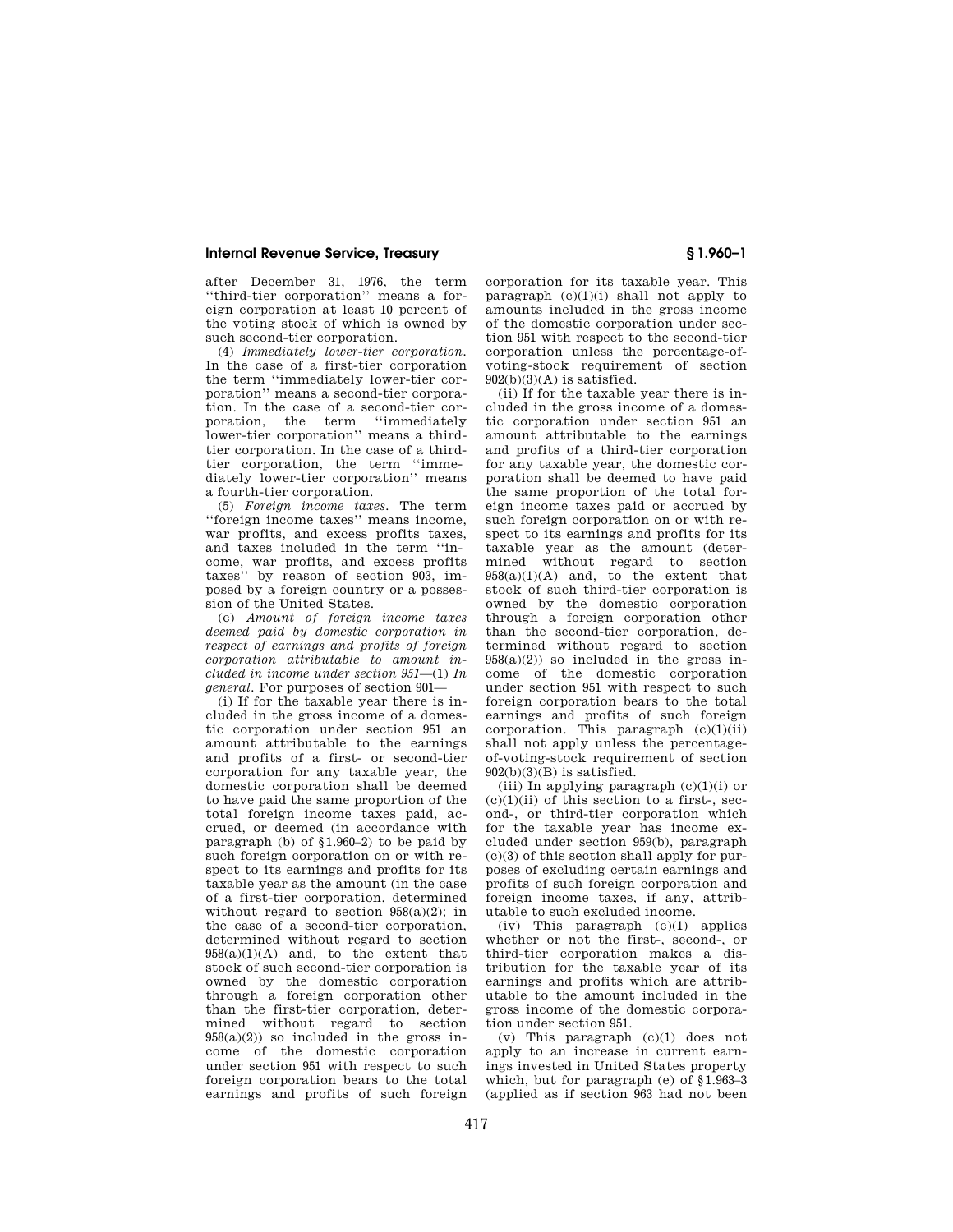repealed by the Tax Reduction Act of 1975), would be included in the gross income of the domestic corporation under section  $951(a)(1)(B)$  but which, pursuant to such paragraph, counts toward a minimum distribution for the taxable year. This subdivision shall apply in taxable years subsequent to the Tax Reduction Act of 1975 only in those cases where an adjustment is required as a result of an election made under section 963 prior to the Act.

(2) *Taxes paid or accrued on or with respect to earnings and profits of foreign corporation.* For purposes of paragraph  $(c)(1)$  of this section, the foreign income taxes paid or accrued by a first- , second- or third-tier corporation on or with respect to its earnings and profits for its taxable years shall be the total amount of the foreign income taxes paid or accrued by such foreign corporation for such taxable year.

(3) *Exclusion of earnings and profits and taxes of a first-, second-, or third-tier corporation having income excluded under section 959(b).* If in the case of a first-, second-, or third-tier corporation to which paragraph  $(c)(1)(i)$  or  $(c)(1)(ii)$ of this section is applied—

(i) The earnings and profits of such foreign corporation for its taxable year consist of (A) earnings and profits attributable to dividends received from an immediately lower-tier corporation which are attributable to amounts included in the gross income of a domestic corporation under section 951 with respect to the immediately lower- or lower-tier corporations, and (B) other earnings and profits, and

(ii) The effective rate of foreign income taxes paid or accrued by such foreign corporation in respect to the dividends to which its earnings and profits described in paragraph  $(c)(3)(i)(A)$  of this section are attributable is higher or lower than the effective rate of foreign income taxes paid or accrued by such foreign corporation in respect to the income to which its earnings and profits described in paragraph  $(c)(3)(i)(B)$  of this section are attributable,

then, for the purposes of applying paragraph  $(c)(1)(i)$  or  $(c)(1)(ii)$  of this section to the foreign income taxes paid, accrued, or deemed to be paid, by such foreign corporation on or with respect

**§ 1.960–1 26 CFR Ch. I (4–1–10 Edition)** 

to its earnings and profits for such taxable year, the earnings and profits of such foreign corporation for such taxable year shall be considered not to include the earnings and profits described in paragraph  $(c)(3)(i)(A)$  of this section and only the foreign income taxes paid, accrued, or deemed to be paid, by such foreign corporation in respect to the income to which its earnings and profits described in paragraph  $(c)(3)(i)(B)$  of this section are attributable shall be taken into account. For purposes of applying this paragraph  $(c)(3)$ , the effective rate of foreign income taxes paid or accrued in respect to income shall be determined consistently with the principles of paragraphs  $(b)(3)(iv)$  and (viii) and (c) of §1.954–1. Thus, for example, the effective rate of foreign income taxes paid or accrued in respect to dividends received by such foreign corporation shall be determined by taking into account any intercorporate dividends received deduction allowed to such corporation for such dividends.

(4) *Illustrations.* The application of this paragraph may be illustrated by the following examples:

*Example 1.* Domestic corporation N owns all the one class of stock of controlled foreign corporation A. Both corporations use the calendar year as the taxable year. For 1978, N Corporation is required under section 951 to include in gross income \$50 attributable to the earnings and profits of A Corporation for such year, but A Corporation does not distribute any earnings and profits for such year. The foreign income taxes paid by A Corporation for 1978 which are deemed paid by N Corporation for such year under section  $960(a)(1)$  are determined as follows upon the basis of the facts assumed:

| Pretax earnings and profits of A Corporation      | \$100.00 |
|---------------------------------------------------|----------|
|                                                   | 20.00    |
|                                                   | 80.00    |
| Amount required to be included in N Corporation's |          |
| gross income under section 951                    | 50.00    |
|                                                   |          |
| Foreign income taxes paid on or with respect to   |          |
| earnings and profits of A Corporation             | 20.00    |
| Foreign income taxes of A Corporation deemed      |          |
| paid by N Corporation under section 960(a)(1)     |          |
|                                                   | 12.50    |

*Example 2.* Domestic corporation N owns all the one class of stock of controlled foreign corporation A, which owns all the one class of stock of controlled foreign corporation B. All such corporations use the calendar year as the taxable year. For 1978, N Corporation is required under section 951 to include in gross income \$45 attributable to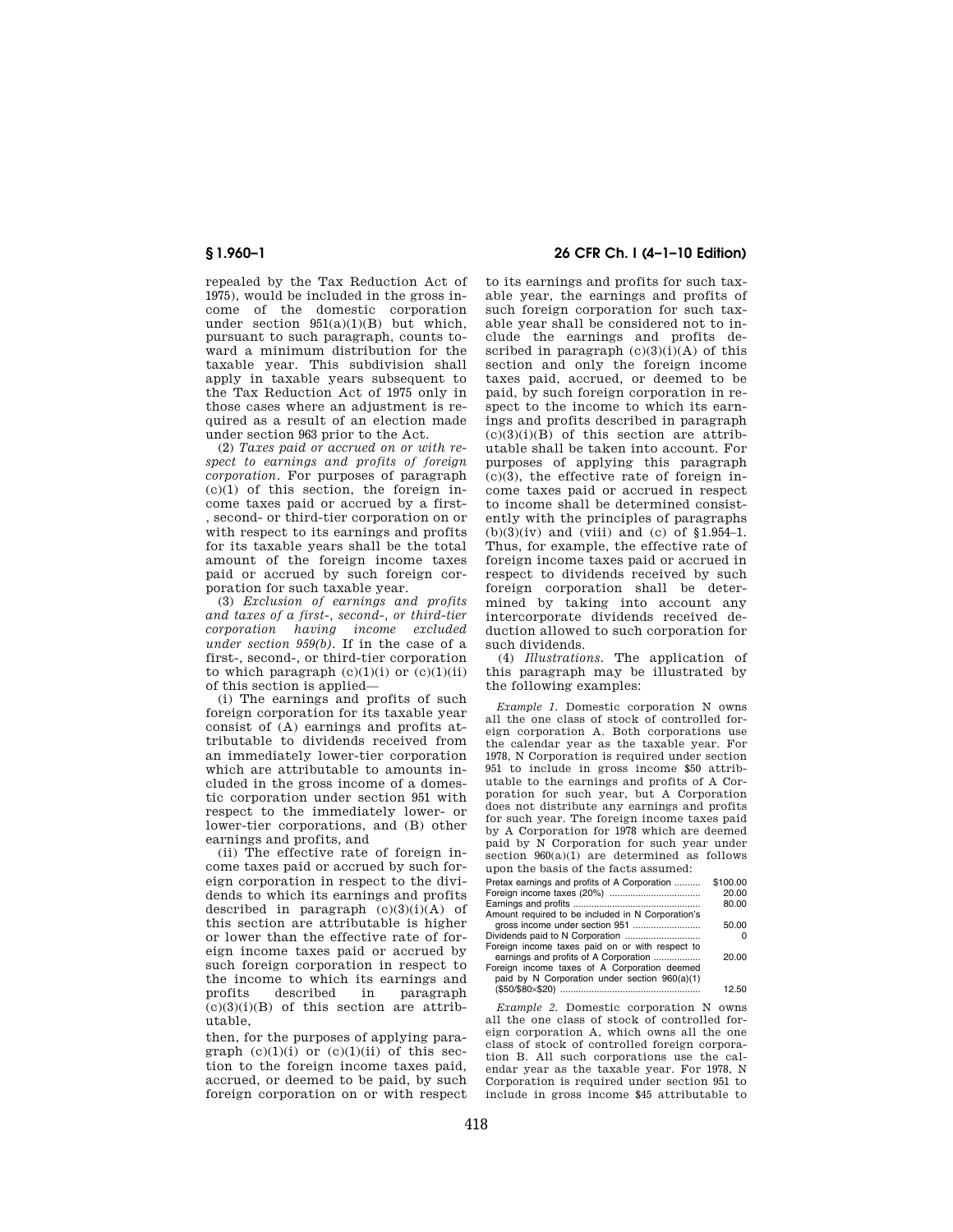the earnings and profits of B Corporation for such year, but is not required to include any amount in gross income under section 951 attributable to the earnings and profits of A Corporation for such year. Neither B Corporation nor A Corporation distributes any earnings and profits for 1978. The foreign income taxes paid by B Corporation for 1978 which are deemed paid by N Corporation for such year under section  $960(a)(1)$  are determined as follows upon the basis of the facts assumed:

| Pretax earnings and profits of B Corporation    | \$100.00 |
|-------------------------------------------------|----------|
|                                                 | 40.00    |
|                                                 | 60.00    |
| Amounts required to be included in N Corpora-   |          |
| tion's gross income under section 951 with re-  |          |
|                                                 | 45.00    |
|                                                 | O        |
| Foreign income taxes paid on or with respect to |          |
| earnings and profits of B Corporation           | 40.00    |
| Foreign income taxes of B Corporation deemed    |          |
| paid by N Corporation under section 960(a)(1)   |          |
|                                                 | 30.00    |

*Example 3.* Domestic corporation N owns all the one class of stock of controlled foreign corporation A, which owns all the one class of stock of controlled foreign corporation B, which owns all the one class of stock of foreign corporation C. All such corporations use the calendar year as the taxable year. For 1978, N Corporation is required under section 951 to include in gross income \$80 attributable to the earnings and profits of C Corporation for such year, \$45 attributable to the earnings and profits of B Corporation for such year and \$50 attributable to the earnings and profits of A Corporation for such year. Neither C Corporation nor B corporation distributes any earnings and profits for 1978. The foreign income taxes which are deemed paid by N Corporation for such year under section  $960(a)(1)$  are determined as follows upon the basis of the facts assumed:

| C Corporation (third-tier corporation): |  |
|-----------------------------------------|--|
|                                         |  |

|                                                                          | \$150.00<br>60.00 |
|--------------------------------------------------------------------------|-------------------|
| Amounts required to be included in N Corpora-                            | 90.00             |
| tion's gross income under section 951<br>Dividends paid to B Corporation | 80.00<br>n        |
| Foreign income taxes paid on or with respect to                          |                   |
| earnings and profits of C Corporation                                    | 60.00             |
| B Corporation (second-tier corporation):                                 |                   |
| Pretax earnings of B Corporation                                         | \$100.00          |
|                                                                          | 40.00             |
|                                                                          | 60.00             |
| Amount required to be included in N Corporation's                        |                   |
|                                                                          | 45.00             |
|                                                                          | n                 |
| Foreign income taxes paid on or with respect to                          |                   |
| earnings and profits of B Corporation                                    | 40.00             |
| A Corporation (first-tier corporation):                                  |                   |
| Pretax earnings and profits of A Corporation                             | \$100.00          |
|                                                                          | 20.00             |
|                                                                          | 80.00             |

|                                                   | <b></b> |
|---------------------------------------------------|---------|
| Amount required to be included in N Corporation's |         |
|                                                   | 50.00   |

| Foreign income taxes paid on or with respect to                                    |         |
|------------------------------------------------------------------------------------|---------|
| earnings and profits of A Corporation                                              | 20.00   |
| <i>N</i> Corporation (domestic corporation):                                       |         |
| Foreign income taxes deemed paid by N Corpora-<br>tion under section $960(a)(1)$ : |         |
| Taxes of C Corporation \$80/\$90×\$60                                              | \$53.33 |
| Taxes of B Corporation \$45/\$60×\$40                                              | 30.00   |
| Taxes of A Corporation \$50/\$80×\$20                                              | 12.50   |
| Total taxes deemed paid under section                                              |         |
|                                                                                    | \$95.83 |

*Example 4.* Domestic corporation N owns all the one class of stock of controlled foreign corporation A, which owns 5 percent of the one class of stock of controlled foreign corporation B. N Corporation also directly owns 95 percent of the one class of stock of B Corporation. (Under these facts, B Corporation is only a first-tier corporation with respect to N Corporation) all such corporations use the calendar year as the taxable year. For 1978, N Corporation is required under section 951 to include in gross income \$60 attributable to the earnings and profits of B Corporation and \$79.20 attributable to the earnings and profits of A Corporation. For 1978, B Corporation distributes \$19 to N Corporation and \$1 to A Corporation, but A Corporation makes no distribution to N Corporation. The foreign income taxes paid by N Corporation for such year under section 960(a)(1) are determined as follows upon the basis of the facts assumed in accordance with  $$1.960-1(c)(1)(i):$ 

*B Corporation (first-tier corporation):*  Pretax earnings and profits ..................................... \$100.00 Foreign income taxes (40%) ................................... 40.00 Earnings and profits ....... Amount required to be included in N Corporation's gross income under section 951 with respect to B Corporation ....................................................... 60.00 *A Corporation (first-tier corporation):*  Pretax earnings and profits (including \$1 dividend from B Corporation) ............................................. \$100.00 Foreign income taxes (20%) ................................... 20.00 Earnings and profits ................................................. 80.00 Amount required to be included in N Corporation's gross income with respect to A Corporation (\$99¥[\$99×0.20] .................................................. 79.20 *N Corporation (domestic corporation):*  Foreign income taxes deemed paid by N Corporation under section 960(a)(1) with respect to— B Corporation ([\$60×0.95/\$60]×\$40) ................ \$38.00 A Corporation (\$79.20/\$80×\$20) ... Total taxes deemed paid under section

960(a)(1) ................................................ \$57.80

*Example 5.* Domestic corporation N owns all the one class of stock of controlled foreign corporation A, which owns all the one class of stock of controlled foreign corporation B. All such corporations use the calendar year as the taxable year. For 1978, N Corporation is required under section 951 to include in gross income \$175 attributable to the earnings and profits of A Corporation for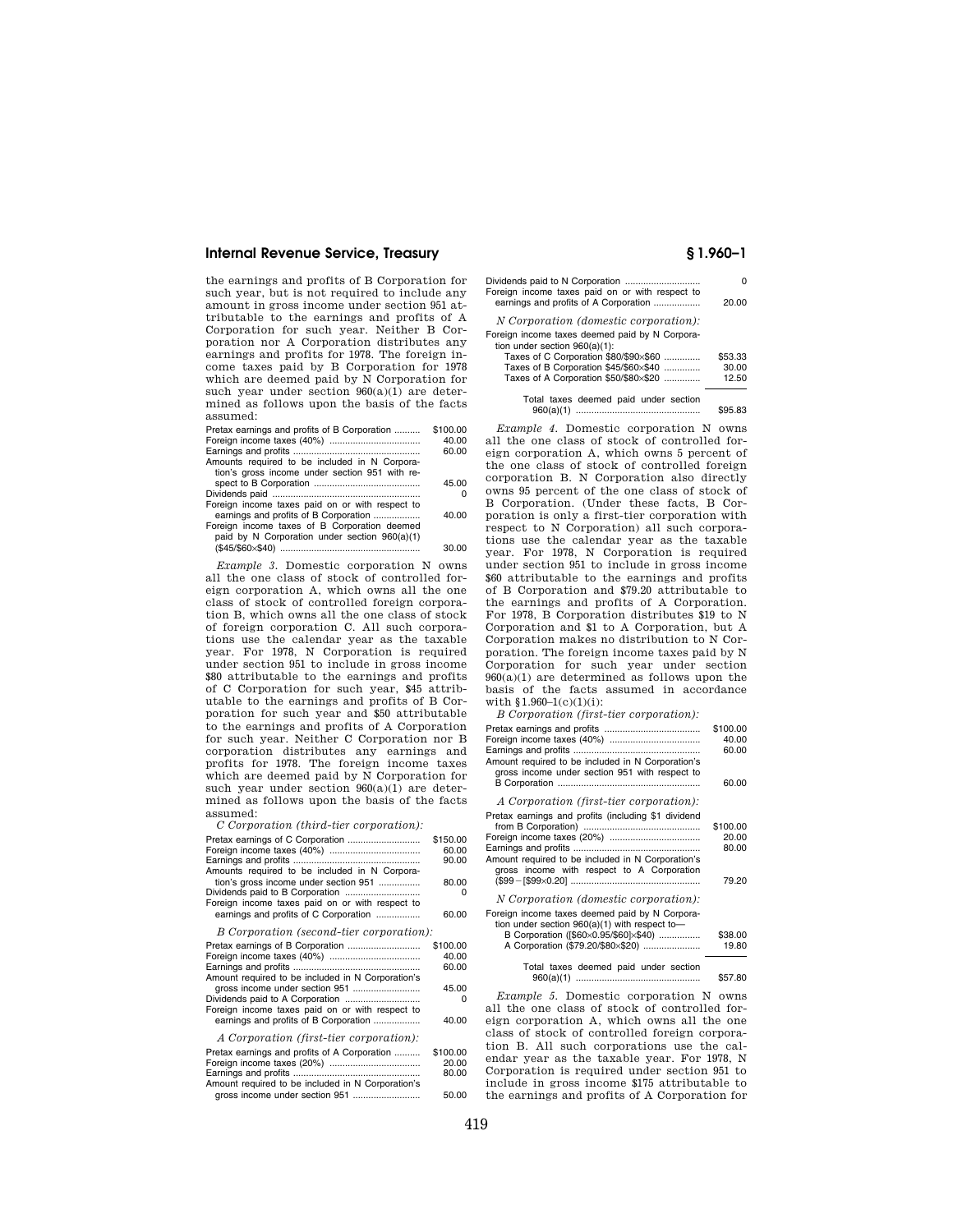such year. For 1978, B Corporation has earnings and profits of \$225, on which it pays foreign income taxes of \$75. In 1978, B Corporation distributes \$150, which, under paragraph (b) of  $$1.960-2$ , consists of \$100 to which section 902(b)(1) does not apply (from B Corporation's earnings and profits attributable to an amount required under section 951 to be included in N Corporation's gross income with respect to B Corporation) and \$50 to which section 902(b)(1) applies (from B Corporation's other earnings and profits). The country under the laws of which A Corporation is incorporated imposes an income tax of 40 percent on all income but exempts from tax dividends received from a subsidiary corporation. A Corporation makes no distribution for 1978. Under paragraph (b) of §1.960–2, A Corporation is deemed to have paid \$25 (\$50/\$150×\$75) of the \$75 foreign income taxes paid by B Corporation on its pretax earnings and profits of \$225. The foreign income taxes deemed paid by N Corporation for 1978 under section  $960(a)(1)$  with respect to A Corporation are determined as follows upon the basis of the following assumed facts:

|  |  |  | Pretax earnings and profits of A Corporation: |  |
|--|--|--|-----------------------------------------------|--|

| Ford A carringle and promoter A corporation.<br>Dividends received from B Corporation                                                                                                                                                                                                                                                                                                                                                                                                    | \$150.00<br>250.00 |
|------------------------------------------------------------------------------------------------------------------------------------------------------------------------------------------------------------------------------------------------------------------------------------------------------------------------------------------------------------------------------------------------------------------------------------------------------------------------------------------|--------------------|
| Total pretax earnings and profits                                                                                                                                                                                                                                                                                                                                                                                                                                                        | \$400.00           |
| Foreign income taxes:<br>On dividends received from B Cor-<br>O                                                                                                                                                                                                                                                                                                                                                                                                                          |                    |
|                                                                                                                                                                                                                                                                                                                                                                                                                                                                                          | 100.00             |
| Earnings and profits:<br>Attributable to dividends received<br>from B Corporation which are at-<br>tributable to amounts included in N<br>Corporation's gross income under<br>section 951 with respect to B Cor-<br>100.00<br>Attributable to other income:<br>Attributable to dividends<br>received from B Cor-<br>poration which are at-<br>tributable to amounts<br>not included in N Cor-<br>poration's gross in-<br>come under 951 with<br>respect to B Corpora-<br>tion<br>\$50.00 |                    |
| Attributable to other in-<br>come (\$250 - \$100<br>$[$250\times0.40]$<br>150.00<br>\$200.00                                                                                                                                                                                                                                                                                                                                                                                             |                    |
|                                                                                                                                                                                                                                                                                                                                                                                                                                                                                          | \$300.00           |
|                                                                                                                                                                                                                                                                                                                                                                                                                                                                                          |                    |

Foreign income taxes deemed paid by N Corporation under section 960(a)(1) with respect to A Corporation:

Tax paid by A Corporation in respect to its income other than dividends received from B Corporation attributable to amounts included in N Corporation's gross income under section 951 with respect to B Corporation (\$175/ \$200×\$100) ....................................................... 87.50

## **§ 1.960–1 26 CFR Ch. I (4–1–10 Edition)**

| Tax of B Corporation deemed paid by A Cor-     |       |
|------------------------------------------------|-------|
| poration under section 902(b)(1) in respect to |       |
| such income (\$175/\$200×\$25)                 | 21.88 |

Total foreign income taxes deemed paid by N Corporation under section 960(a)(1) with respect to A Corporation .................................. \$109.38

(d) *Time for meeting stock ownership requirements*—(1) *In general.* For the purposes of applying paragraph (c) of this section to amounts included in the gross income of a domestic corporation attributable to the earnings and profits of a first-, second-, or third-tier corporation, the stock ownership requirements of paragraph  $(b)(1)$ ,  $(2)$ , and  $(3)$  of this section and the percentage of voting stock requirements of paragraph  $(c)(1)(i)$  and (ii) of this section, if applicable, must be satisfied on the last day in the taxable year of such first-, second-, or third-tier corporation, as the case may be, on which such foreign corporation is a controlled foreign corporation. For paragraph (c) to apply to amounts included in a domestic corporation's gross income attributable to the earnings and profits of a secondtier corporation, the requirements of paragraph  $(b)(1)$  and  $(2)$  of this section and the percentage of voting stock requirement of paragraph  $(c)(1)(i)$  of this section must be met on such date. For paragraph (c) to apply to amounts included in a domestic corporation's gross income attributable to the earnings and profits of a third-tier corporation, the requirements of paragraph  $(b)(1)$ ,  $(2)$ , and  $(3)$  of this section and the percentage of voting stock requirement of paragraph  $(c)(1)(ii)$  of this section must be met on such date.

(2) *Illustrations.* The application of this paragraph may be illustrated by the following examples:

*Example 1.* Domestic corporation N is required for its taxable year ending June 30, 1978, to include in gross income under section 951 an amount attributable to the earnings and profits of controlled foreign corporation A for 1977 and another amount attributable to the earnings and profits of controlled foreign corporation B for such year. Corporations A and B use the calendar year as the taxable year. Such amounts are required to be included in N Corporation's gross income by reason of its ownership of stock in A Corporation and in turn by A Corporation's ownership of stock in B Corporation. Corporation A is a controlled foreign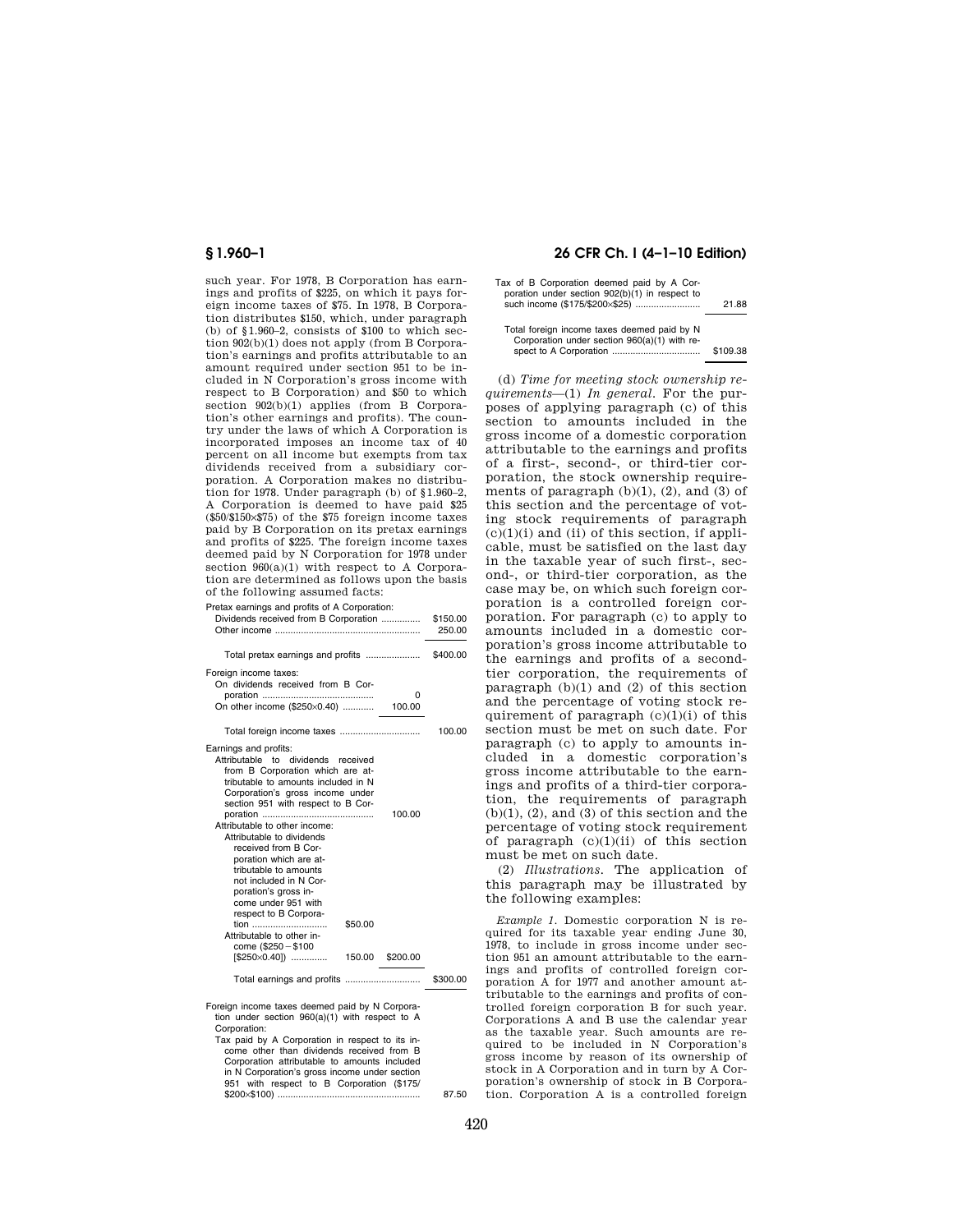corporation throughout 1977, but B Corporation is a controlled foreign corporation only from January 1, 1977, through September 30, 1977. Corporation N may obtain credit under section  $960(a)(1)$  for the year ending June 30, 1978, for foreign income taxes paid by A Corporation for 1977, only if N Corporation owns at least 10 percent of the voting stock of A Corporation on December 31, 1977. Corporation N may obtain credit under section  $960(a)(1)$  for the year ending June 30, 1978, for foreign income taxes paid by B Corporation for 1977, only if on September 30, 1977, N Corporation owns at least 10 percent of the voting stock of A Corporation, A Corporation owns at least 10 percent of the voting stock of B Corporation, and the percentage of voting stock requirement of paragraph  $(c)(1)(i)$ of this section is met.

*Example 2.* The facts are the same as in example 1, except that A Corporation is a controlled foreign corporation only from January 1, 1977, through March 31, 1977. Corporation N may obtain credit under section 960(a)(1) for the year ending June 30, 1978, for foreign income taxes paid by A Corporation for 1977, only if N Corporation owns at least 10 percent of the voting stock of A Corporation on March 31, 1977. Corporation N may obtain credit under section  $960(a)(1)$  for the year ending June 30, 1978, for foreign income taxes paid by B Corporation for 1977, only if on September 30, 1977, N Corporation owns at least 10 percent of the voting stock of A Corporation, A Corporation owns at least 10 percent of the voting stock of B Corporation, and the percentage of voting stock requirement of paragraph  $(c)(1)(i)$  of this section is met.

*Example 3.* Domestic Corporation N owns 100 percent of the stock of controlled foreign corporation A. A Corporation owns 20 percent of the stock of controlled foreign corporation B. B Corporation owns 10 percent of the voting stock of controlled foreign corporation C. For calendar year 1983, N Corporation is required to include amounts in its gross income attributable to the earnings and profits of A, B, and C Corporations. A, B, and C Corporations were all controlled foreign corporations throughout their respective taxable years ending as follows: A Corporation, December 31, 1983; B Corporation, November 31, 1983; and C Corporation, August 31, 1983. Paragraph (c) of this section applies to amounts included in gross income of N Corporation with respect to the earnings and profits of A Corporation because the 10 percent ownership requirement of paragraph (b)(1) of this section is met on December 31, 1983. Paragraph (c) of this section applies to amounts included in the gross income of N Corporation with respect to the earnings and profits of B Corporation because the 10 percent stock ownership requirements of paragraphs (b)(1) and (2) of this section are met on November 30, 1983, and the percentage of

voting stock requirement of paragraph  $(c)(1)(i)$  of this section (5 percent) is also met on such date. The percentage of voting stock in A Corporation owned by N Corporation (100 percent) multiplied by the percentage of voting stock in B Corporation owned by A Corporation (20 percent) is 20 percent. Paragraph (c) of this section will not apply to amounts included in N Corporation's gross income attributable to the earnings and profits of C Corporation even though on August 31, 1983, the 10 percent stock ownership requirements of paragraphs (b)(1), (2), and (3) of this section are met, because the percentage of voting stock requirement of paragraph  $(c)(1)(ii)$  of this section  $(5$  percent) is not met on such date. The percentage of voting stock of C Corporation owned by B Corporation (10 percent) multiplied by 20 percent (the percentage of voting stock of A Corporation owned by N Corporation multiplied by the percentage of voting stock of B Corporation owned by A Corporation) is 2 percent.

(e) *Information to be furnished.* If the credit for foreign income taxes claimed under section 901 includes taxes deemed paid under section 960(a)(1), the domestic corporation must furnish the same information with respect to the taxes so deemed paid as it is required to furnish with respect to the taxes actually paid or accrued by it and for which credit is claimed. See §1.905–2. For other information required to be furnished by the domestic corporation for the annual accounting period of certain foreign corporations ending with or within such corporation's taxable year, see section 6038(a) and the regulations thereunder.

(f) *Reduction of foreign income taxes paid or deemed paid.* For reduction of the amount of foreign income taxes paid or deemed paid by a foreign corporation for purposes of section 960, see section 6038(c) (as amended by section 338 of the Tax Equity and Fiscal Responsibility Act of 1982) and the regulations thereunder, relating to failure to furnish information with respect to certain foreign corporations. For reduction of the foreign income taxes deemed paid by a domestic corporation under section 960 with respect to foreign oil and gas extraction income, see section 907(a).

(g) *Amounts under section 951 treated as distributions for purposes of applying effective dates.* For purposes of applying section 902 in determining the amount of credit allowed under section 960(a)(1)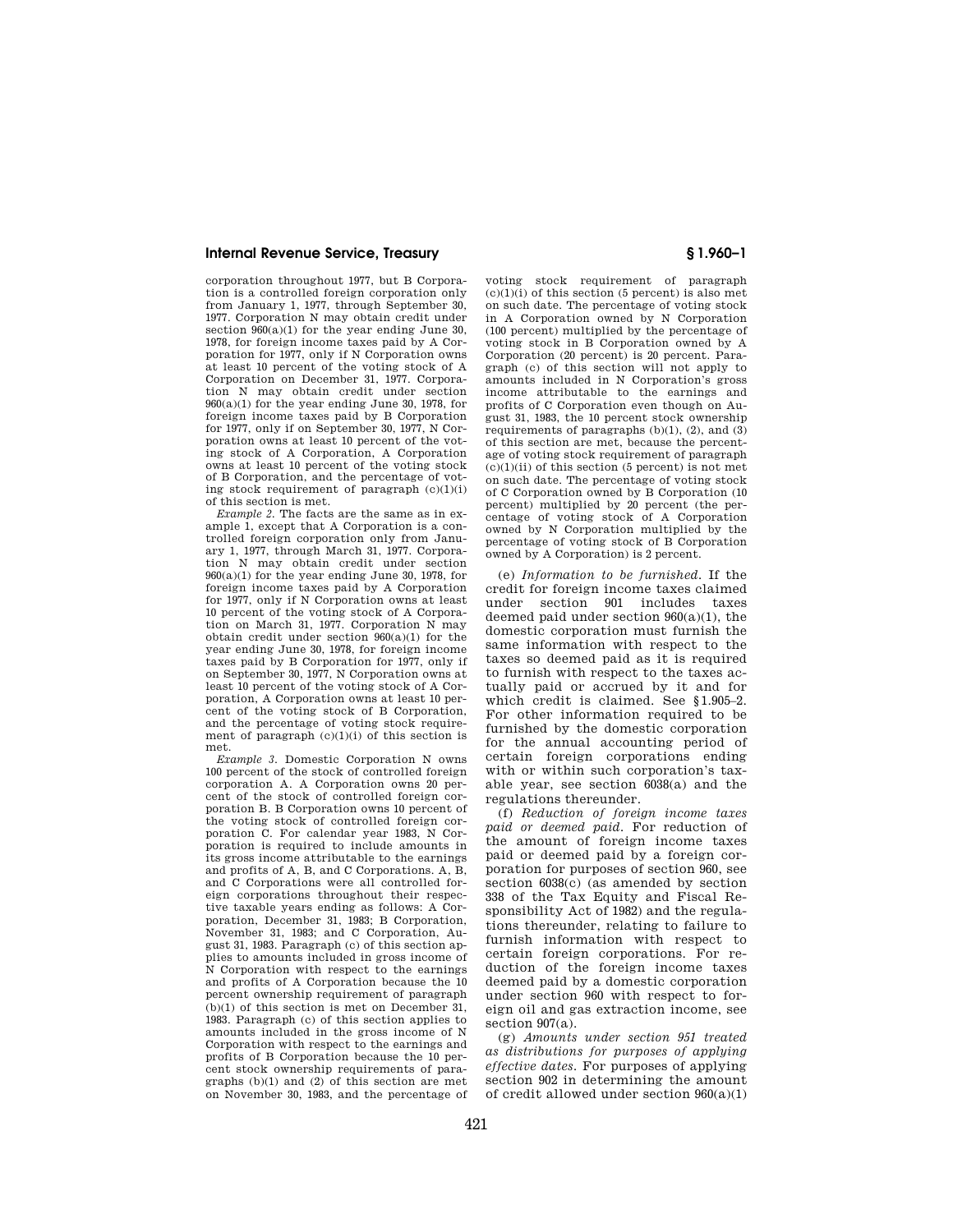and paragraph (c) of this section, the effective date provisions of the regulations under section 902 shall apply, and for purposes of so applying the regulations under section 902, any amount attributable to the earnings and profits for the taxable year of a first-, second- , or third-tier corporation which is included in the gross income of a domestic corporation under section 951 shall be treated as a distribution received by such domestic corporation on the last day in such taxable year on which such foreign corporation is a controlled foreign corporation.

(h) *Source of income and country to which tax is deemed paid*—(1) *Source of income.* For purposes of section 904—

(i) The amount included in gross income of a domestic corporation under section 951 for the taxable year with respect to a first-, second-, or third-tier corporation, plus

(ii) Any section 78 dividend to which such section 951 amount gives rise by reason of taxes deemed paid by such domestic corporation under section  $960(a)(1)$ ,

shall be deemed to be derived from sources within the foreign country or possession of the United States under the laws of which such first-tier corporation, or the first-tier corporation in the same chain of ownership as such second- or third-tier corporation, is created or organized.

(2) *Country to which taxes deemed paid.*  For purposes of section 904, the foreign income taxes paid by the first-, second- , or third-tier corporation and deemed to be paid by the domestic corporation under section 960(a)(1) by reason of the inclusion of the amount described in paragraph  $(h)(1)(i)$  of this section in the gross income of such domestic corporation shall be deemed to be paid to the foreign country or possession of the United States under the laws of which such first-tier corporation, or the firsttier corporation in the same chain of ownership as such second- or third-tier corporation, is created or organized.

(3) *Illustration.* The application of this paragraph may be illustrated by the following example:

# **§ 1.960–1 26 CFR Ch. I (4–1–10 Edition)**

class of stock of controlled foreign corporation B, incorporated under the laws of foreign country Y. All such corporations use the calendar year as the taxable year. For 1978, N Corporation is required under section 951 to include in gross income \$45 attributable to the earnings and profits of B Corporation for such year and \$50 attributable to the earnings and profits of A Corporation for such year. For 1978, because of the inclusion of such amounts in gross income, N Corporation is deemed under section  $960(a)(1)$ and paragraph (c) of this section to have paid \$15 of foreign income taxes paid by B Corporation for such year and \$10 of foreign income taxes paid by A Corporation for such year. For purposes of section 904, the amount (\$95) included in N Corporation's gross income under section 951 attributable to the earnings and profits of corporations A and B is deemed to be derived from sources within country X, and the section 78 dividend consisting of the foreign income taxes (\$25) deemed paid by N Corporation under section  $960(a)(1)$  with respect to such \$95 is deemed to be derived from sources within country X. The \$25 of foreign income taxes so deemed paid by N Corporation are deemed to be paid to country X for purposes of section 904.

(i) *Computation of deemed-paid taxes in post-1986 taxable years*—(1) *General rule.*  If a domestic corporation is eligible to compute deemed-paid taxes under section  $960(a)(1)$  with respect to an amount included in gross income under section 951(a), then, such domestic corporation shall be deemed to have paid a portion of the foreign corporation's post-1986 foreign income taxes determined under section 902 and the regulations under that section in the same manner as if the amount so included were a dividend paid by such foreign corporation (determined by applying section 902(c) in accordance with section  $904(d)(3)(B)$ ).

(2) *Ordering rule for computing deemedpaid taxes under sections 902 and 960.* If a corporation deemed-paid taxes under both sections 902 and 960 in the same taxable year, section 960 shall be applied first. After the deemed-paid taxes are computed under section 960 with respect to a deemed income inclusion, post-1986 undistributed earnings and post-1986 foreign income taxes in each separate category shall be reduced by the appropriate amounts before deemed-paid taxes are computed under section 902 with respect to a dividend distribution.

*Example.* Domestic corporation N owns all the one class of stock of controlled foreign corporation A, incorporated under the laws of foreign country X, which owns all the one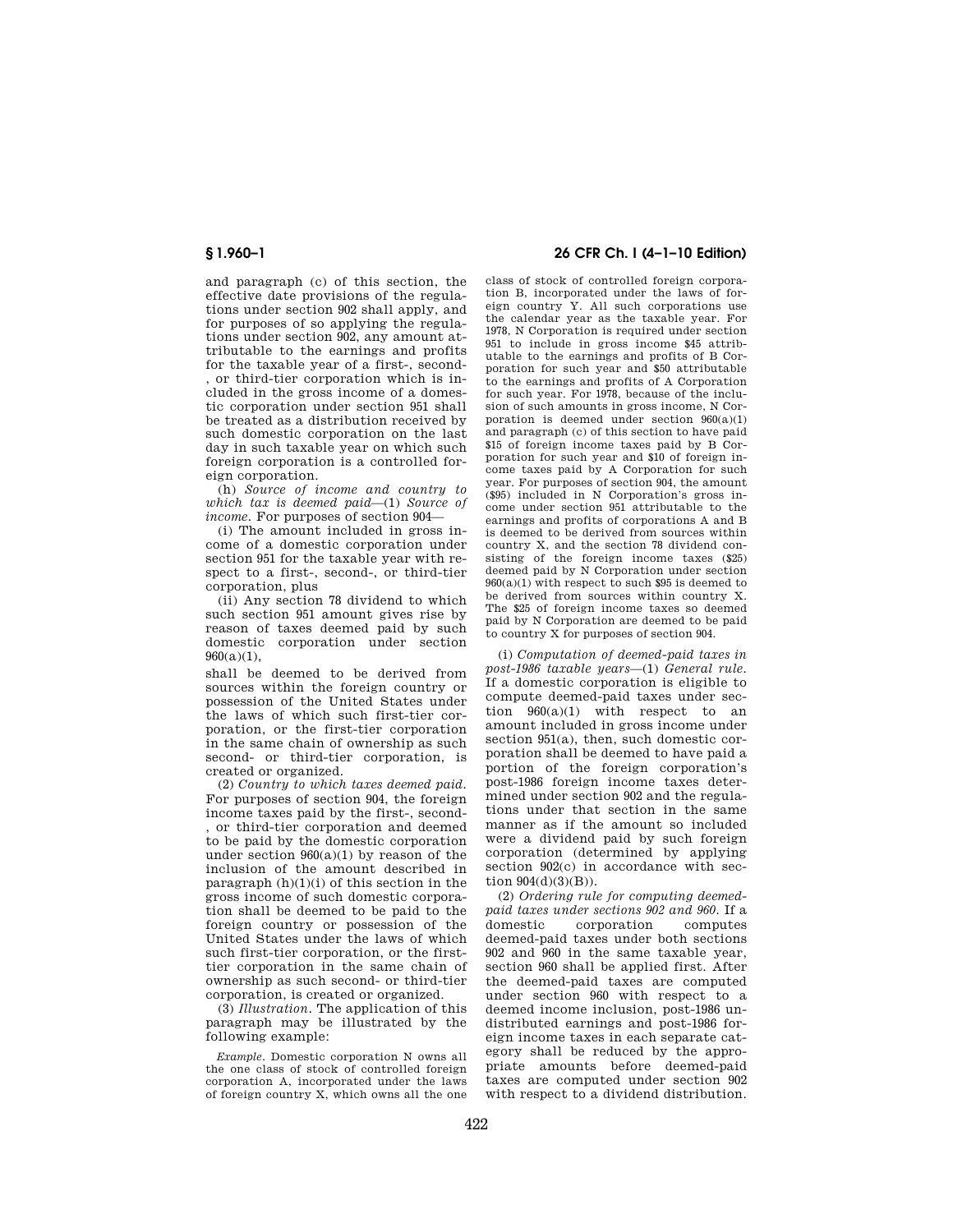(3) *Computation of post-1986 undistributed earnings.* Post-1986 undistributed earnings (or an accumulated deficit in post-1986 undistributed earnings) are computed under section 902 and the regulations under that section.

(4) *Allocation of accumulated deficits.*  For purposes of computing post-1986 undistributed earnings under sections 902 and 960, a post-1986 accumulated deficit in a separate category shall be allocated proportionately to reduce post-1986 undistributed earnings in the other separate categories. However, a deficit in any separate category shall not permanently reduce earnings in other separate categories, but after the deemed-paid taxes are computed the separate limitation deficit shall be carried forward in the same separate category in which it was incurred. In addition, because deemed-paid taxes may not exceed taxes paid or accrued by the controlled foreign corporation, in computing deemed-paid taxes with respect to an inclusion out of a separate category that exceeds post-1986 undistributed earnings in that separate category, the numerator of the deemedpaid credit fraction (deemed inclusion from the separate category) may not exceed the denominator (post-1986 undistributed earnings in the separate category).

(5) *Examples.* The application of this paragraph (i) may be illustrated by the following examples. See  $$1.952-1(f)(4)$ for additional illustrations of these rules.

*Example 1.* (i) A, a U.S. person, is the sole shareholder of CFC, a controlled foreign corporation formed on January 1, 1998, whose functional currency is the u. In 1998 CFC earns 100u of general limitation income described in section  $904(d)(1)(I)$  that is not subpart F income and 100u of foreign personal holding company income that is passive income described in section  $904(d)(1)(A)$ . In 1998 CFC also incurs a (50u) loss in the shipping category described in section  $904(d)(1)(D)$ . CFC's subpart F income for 1998, 100u, does not exceed CFC's current earnings and profits of 150u. Accordingly, all 100u of CFC's subpart F income is included in A's gross income under section  $951(a)(1)(A)$ . Under section 904(d)(3)(B) of the Internal Revenue Code and paragraph (i)(1) of this section, A includes 100u of passive limitation income in gross income for 1998.

(ii) For purposes of computing post-1986 undistributed earnings under sections 902, 904(d) and 960 with respect to the subpart F inclusion, the shipping limitation deficit of (50u) is allocated proportionately to reduce general limitation earnings of 100u and passive limitation earnings of 100u. Thus, general limitation earnings are reduced by 25u to 75u (100u general limitation earnings/200u total earnings in positive separate categories  $\times$  (50u) shipping deficit = 25u reduction), and passive limitation earnings are reduced by 25u to 75u (100u passive earnings/200u total earnings in positive separate categories × (50u) shipping deficit = 25u reduction). All of CFC's post-1986 foreign income taxes with respect to passive limitation earnings are deemed paid by A under section 960 with respect to the 100u subpart F inclusion of passive income (75u inclusion (numerator limited to denominator under paragraph (i)(4) of this section)/75u passive earnings). After the inclusion and deemed-paid taxes are computed, at the close of 1998 CFC has 100u of general limitation earnings, 0 of passive limitation earnings (100u of foreign personal holding company income  $-100u$  inclusion), and a (50u) deficit in shipping limitation earnings.

*Example 2.* (i) The facts are the same as in *Example 1* with the addition of the following facts. In 1999, CFC distributes 150u to A. CFC has 100u of previously-taxed earnings and profits described in section 959(c)(2) attributable to 1998, all of which is passive limitation earnings and profits. Under section 959(c), 100u of the 150u distribution is deemed to be made from earnings and profits described in section  $959(c)(2)$ . The remaining 50u is deemed to be made from earnings and profits described in section 959(c)(3). The entire dividend distribution of 50u is treated as made out of CFC's general limitation earnings and profits. See section 904(d)(3)(D).

(ii) For purposes of computing post-1986 undistributed earnings under section 902 with respect to the 1999 dividend of 50u, the shipping limitation accumulated deficit of (50u) reduces general limitation earnings and profits of 100u to 50u. Thus, 100% of CFC's post-1986 foreign income taxes with respect to general limitation earnings are deemed paid by A under section 902 with respect to the 1999 dividend of 50u (50u dividend/50u general limitation earnings). After the deemedpaid taxes are computed, at the close of 1999 CFC has 50u of general limitation earnings (100u opening balance—50u distribution), 0 of passive limitation earnings, and a (50u) deficit in shipping limitation earnings.

(6) *Effective date.* This paragraph (i) applies to taxable years of a controlled